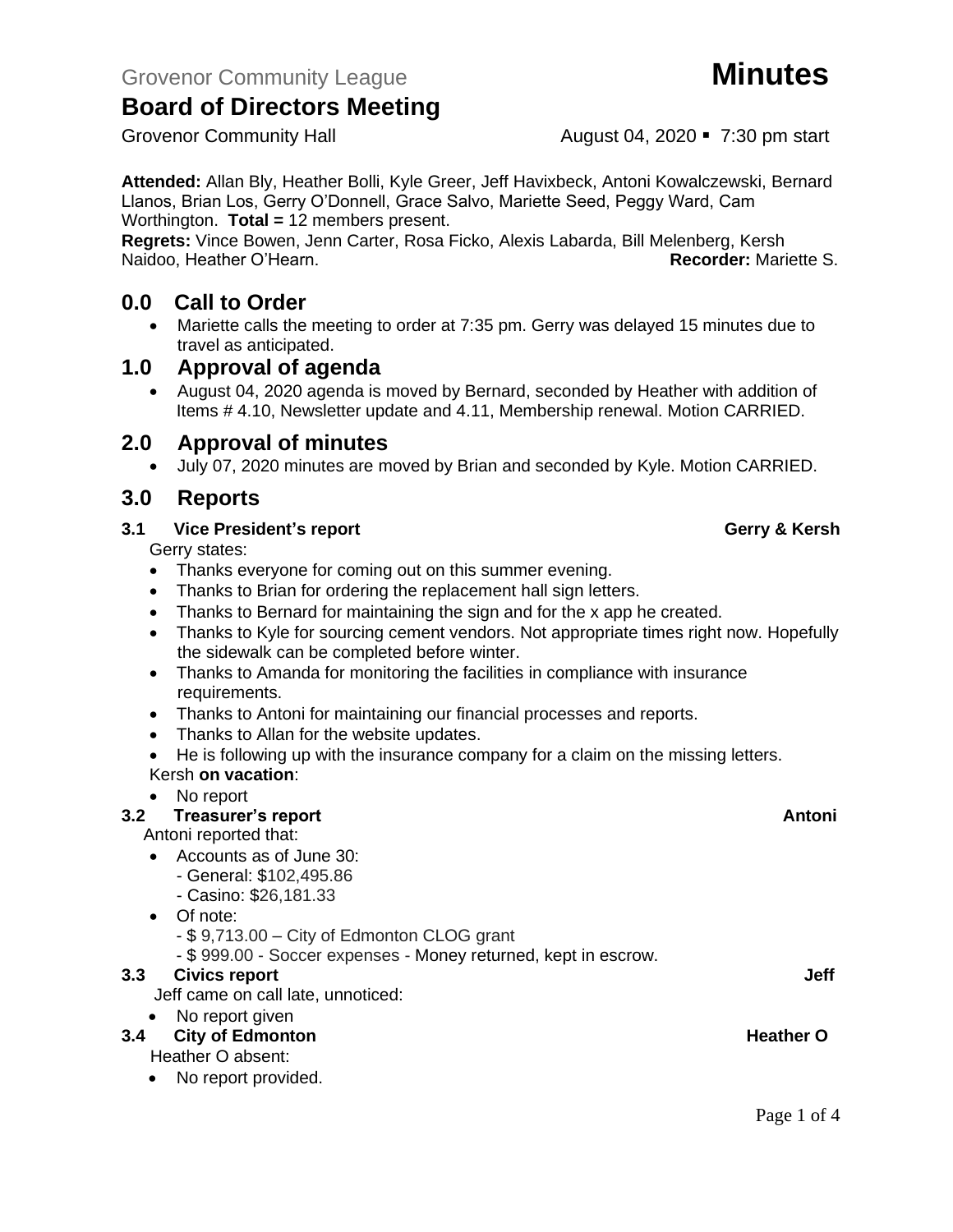# **Board of Directors Meeting**

Grovenor Community Hall **August 04, 2020** • 7:30 pm start

# **4.0 Old business**

| 4.1  | <b>Programs and Social update; Social Skate Event</b>                                                             | <b>Heather / Grace</b> |
|------|-------------------------------------------------------------------------------------------------------------------|------------------------|
|      | Heather and Grace state:                                                                                          |                        |
|      | Neither has an update at this time.                                                                               |                        |
|      | Grace mentions the possibility potential of online activities.<br>$\bullet$                                       |                        |
|      | It is mentioned that some community leagues have been doing scavenger hunts.<br>$\bullet$                         |                        |
| 4.2  | <b>Sports update</b>                                                                                              | Rosa                   |
|      | Rosa absent; no report.                                                                                           |                        |
| 4.3  | <b>Facilities status update (Hall &amp; Rec Centre)</b><br>Kyle reported that:                                    | <b>Kyle</b>            |
|      | Nothing going on right now with the facilities. We are still on pause.                                            |                        |
|      | Maybe still get sidewalk done from rec centre to city sidewalk.<br>$\bullet$                                      |                        |
|      | There are a lot of hoops to go through to allow regular renters to go back to hall use.<br>$\bullet$              |                        |
| 4.4  | <b>Webmaster update on Google Suite</b>                                                                           | <b>Allan</b>           |
|      | Allan reported:                                                                                                   |                        |
|      | He updates the website weekly.<br>٠                                                                               |                        |
|      | Google Suite is still pending on his list.<br>$\bullet$                                                           |                        |
| 4.5  | Neighbourhood watch update                                                                                        | <b>Vince</b>           |
|      | Cameron stated:                                                                                                   |                        |
|      | The team has met again. Right now, there is not a lot that they are doing considering<br>$\bullet$                |                        |
|      | the absence of community events.                                                                                  |                        |
|      | He is working with Allan to get a tab on website<br>$\bullet$                                                     |                        |
|      | Jen is working on the neighbourhood signage petition.<br>$\bullet$                                                |                        |
|      | They are deciding how to work best with community members who have been touched<br>by crime.                      |                        |
| 4.6  | <b>Rental Policy update</b>                                                                                       | <b>Cameron</b>         |
|      | Heather stated: no report at this time                                                                            |                        |
| 4.7  | Crosswalk signage/lights update 142 street                                                                        | <b>Heather</b>         |
|      | Kersh away; no report.                                                                                            |                        |
| 4.8  | Dog Park signage                                                                                                  | Gerry/All              |
|      | Gerry reported:                                                                                                   |                        |
|      | This is still in process. Heather O provided options.                                                             |                        |
|      | Kersh, Gerry, Mariette to review options again.                                                                   |                        |
|      | Action item: To post on website following decision.                                                               |                        |
| 4.9  | <b>Assistance to Grovenor Seniors update</b>                                                                      | <b>Bill</b>            |
|      | Gerry will update as he gains information. The manager in charge of managing the<br>program has been on vacation. |                        |
| 4.10 | <b>Newsletter update</b>                                                                                          |                        |
|      | Bill reported:                                                                                                    |                        |
|      | August 28 is submission deadline. Earlier is better                                                               |                        |
|      | He will send out a reminder mid-August                                                                            |                        |
|      |                                                                                                                   |                        |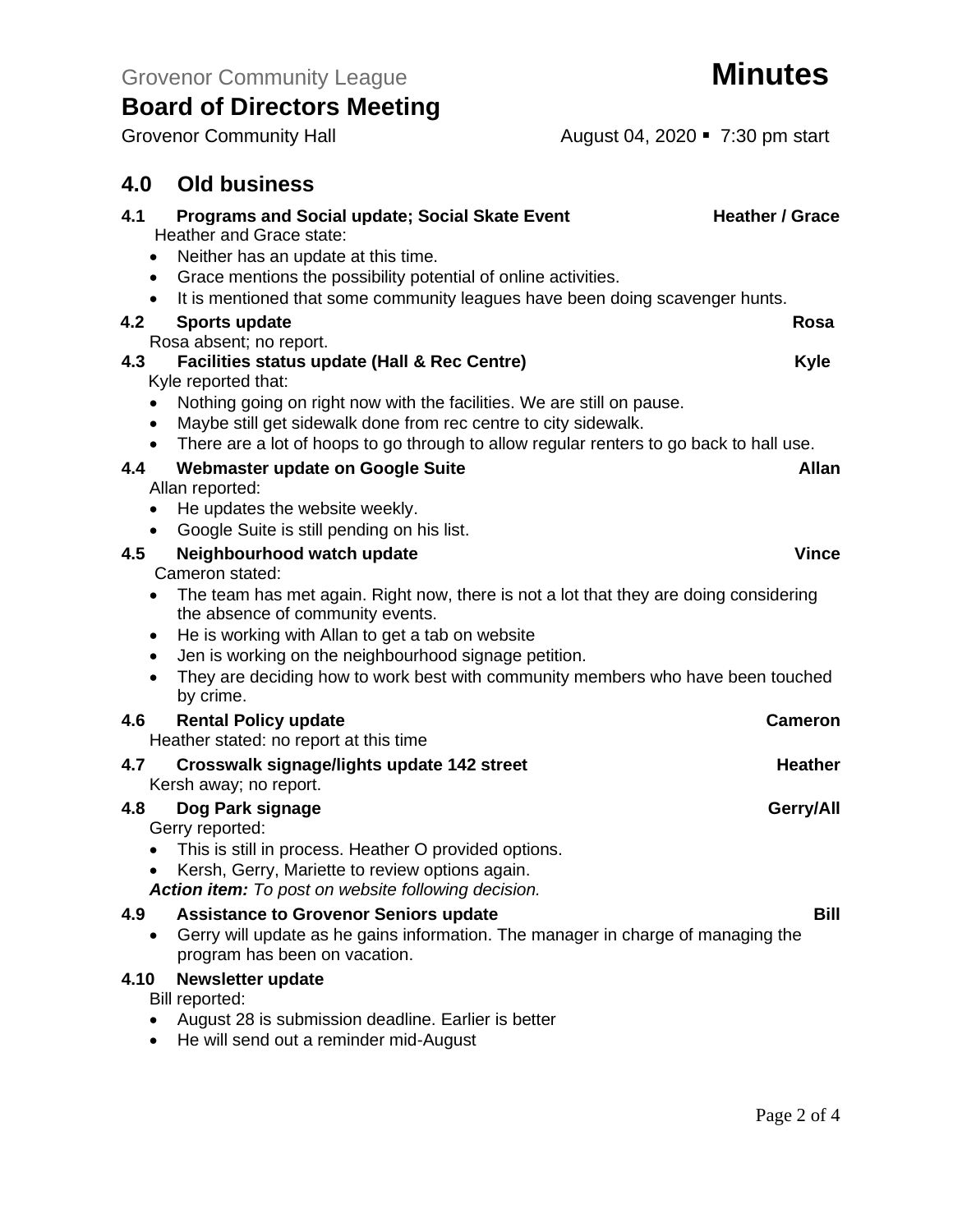# **Board of Directors Meeting**

Grovenor Community Hall **August 04, 2020** • 7:30 pm start

- **4.11** Membership drive/garden update **All** Brian reports that:
	- We need to think about memberships. With no Fall Fest this year and current trends, more and more people are renewing online. But not all.
	- He will put a notice for memberships in the newsletter and people will contact him, he gets the membership card to them, they return with payment.
	- There is a surcharge of \$5.00 to sign up for membership online.
	- He will try to get a photo of the garden group.
	- Signage is not clear on which belongs to a family and which is general in garden. *Action Item: Brian to get membership notice posted on our website and on our sign. Action Item: Brian to get photo of garden group.*

## **5.0 New business**

**5.1 n/a Bria**

**Adjourned 8:14 pm**

**6.0 Action Items update (for items not yet covered)**

# **7.0 Next meeting – September 08, 2020 ▪ 7:00 pm**

\*Please see the June 2020 Income Statement included below